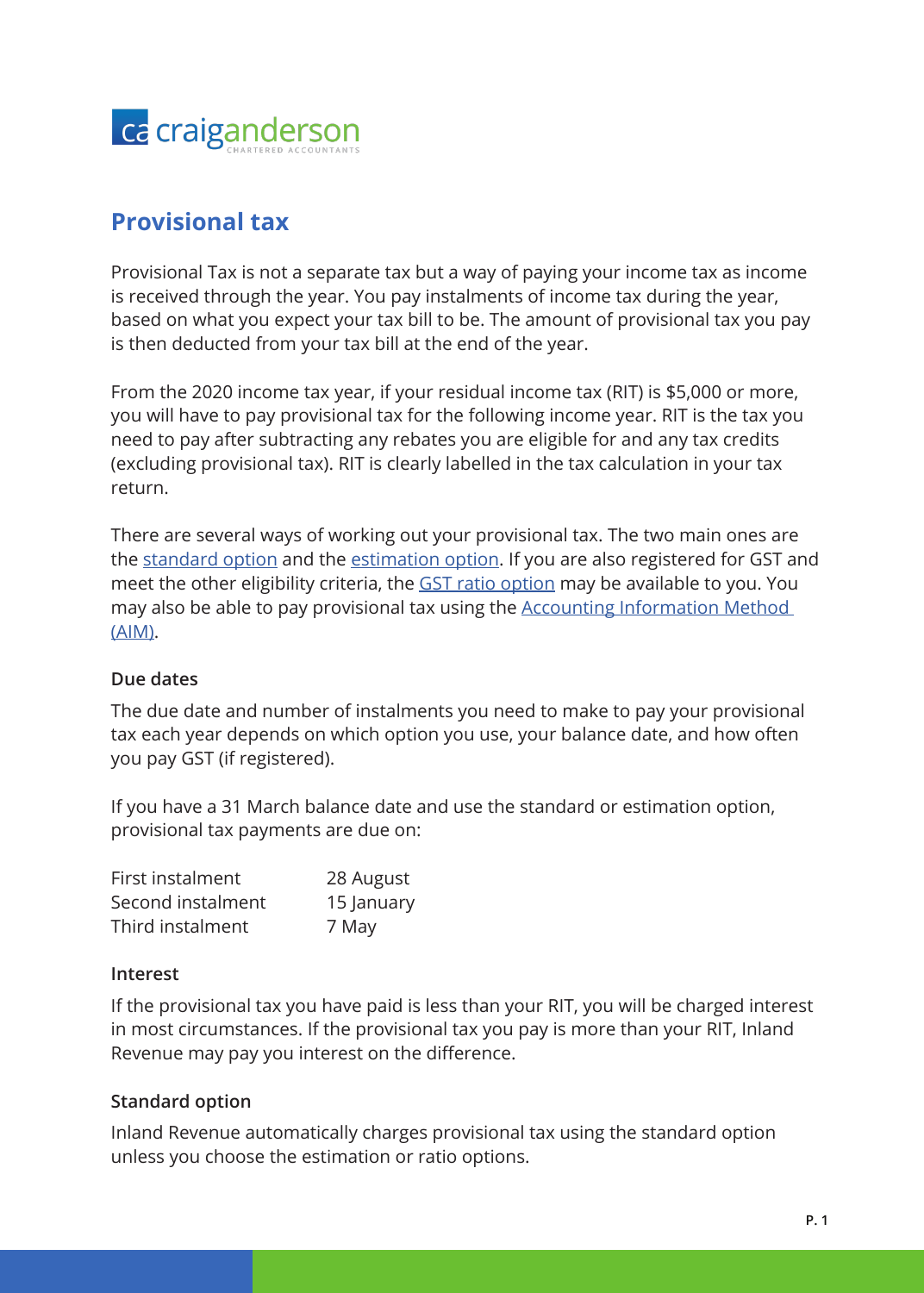

The standard option takes your RIT for the previous year and makes an adjustment. The calculation for the adjustment from the current year is:

- your previous year's RIT with an uplift of 5% added, OR
- your RIT for the year prior to the previous year with an uplift of 10% added, if last year's income tax return has not been filed yet

## **Estimation option**

If you can estimate what your RIT is likely to be, this option may suit your business. When working out the tax, keep in mind:

- To get the right tax rate
	- Add up all your estimated income
	- Work out the tax on the total
	- Subtract any tax credits (like PAYE)

• Using the estimation option, if your estimated RIT is lower than your actual RIT for that year, you may be liable for interest on the underpaid amount

• You can estimate your provisional tax as many times as necessary up until your last instalment date. Each estimate must be fair and reasonable

## **The GST Ratio Option**

If you are also registered for GST, you can pay your provisional tax at the same time as your GST. To use this option, you elect with Inland Revenue to use the option, then Inland Revenue calculates the ratio and advises you before your first provisional tax payment is due. You will be able to use the ratio option if:

• You've been in business and GST-registered for all the previous tax year, and the tax year prior to that

- Your RIT for the previous year is greater than \$5,000 and up to \$150,000
- You are liable to file your GST returns every month or every two months
- The business you're operating is not a partnership

• Your ratio percentage that Inland Revenue calculates for you is between 0% and 100%